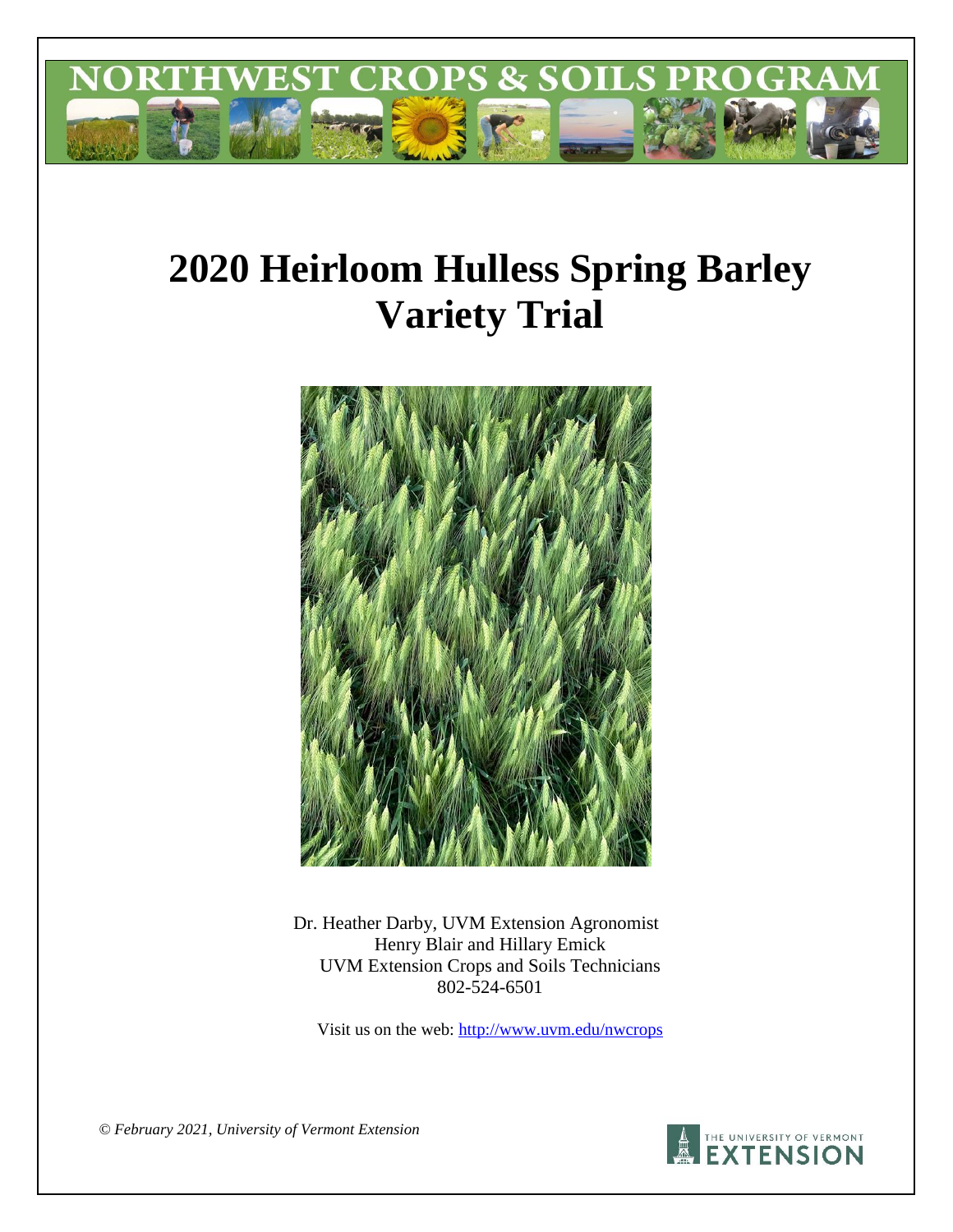#### **2020 HEIRLOOM HULLESS SPRING BARLEY VARIETY TRIAL**

Dr. Heather Darby, University of Vermont Extension heather.darby[at]uvm.edu

There is an interest amongst the Northeast grain industry in hulless barley (also known as naked barley) for specialty food markets. The addition of a specialty grain, such as hulless barley, can support local farm viability by diversifying crop rotations and revenue streams. Unlike malting barley, hulless barley is free threshing. This means the hull easily separates from the grain kernel during harvest and cleaning, producing whole grain barley for human consumption. Because it is whole grain, hulless barley has higher flavor and nutritional value than pearled barley which goes through an abrasion process to remove the hull and bran. This also eliminates a processing step needed to produce barley for food markets. In 2020, the University of Vermont Extension's Northwest Crops and Soils Program continued the second year of a field trial of sixteen heirloom hulless barley varieties with seed provided by Sylvia Davatz of Solstice Seeds (Hartland, VT).

## **MATERIALS AND METHODS**

The trial was initiated at Borderview Research Farm in Alburgh, VT. Plots were managed with practices similar to those used by organic producers in the surrounding area. Three replicates of 16 varieties were planted for evaluation (Table 1). Plots were seeded with a Great Plains Cone Seeder at a rate of 350 live seeds  $m<sup>2</sup>$  on 18-Apr into 5' x 20' plots (Table 2). The previous crop was soybean and the soil type was Benson rocky silt loam.

| <b>Variety</b>          | Days to<br><b>Maturity</b> | Provenance <sup>†</sup> |
|-------------------------|----------------------------|-------------------------|
| <b>Arabian Blue</b>     | 110                        | Syria/Turkestan         |
| <b>Burbank</b>          | 89                         | California              |
| <b>Burbank Purple</b>   | 96                         | California              |
| Dolma                   | 88                         | Northern India          |
| Dolma Purple            | 88                         | Northern India          |
| Ethiopian               | 110                        |                         |
| <b>Excelsior Purple</b> | 96                         | Minnesota               |
| Faust                   | 90                         |                         |
| Glutinous               | 94                         |                         |
| Queen of Sheba          | 91                         |                         |
| Sangatsuga              | 89                         | Japan                   |
| Sheba                   | 93                         | Ethiopia                |
| Tibetan                 | 95                         | Tibet                   |
| <b>Tibetan Purple</b>   | 93                         | <b>Tibet</b>            |
| Valsergerste            | 96                         | Switzerland             |
| Zwerggerste             | 98                         | Switzerlad/Austria      |

#### **Table 1. Hulless barley varieties, 2020, Alburgh, VT.**

†Heirloom varieties are not always easy to trace, this is the best information identified.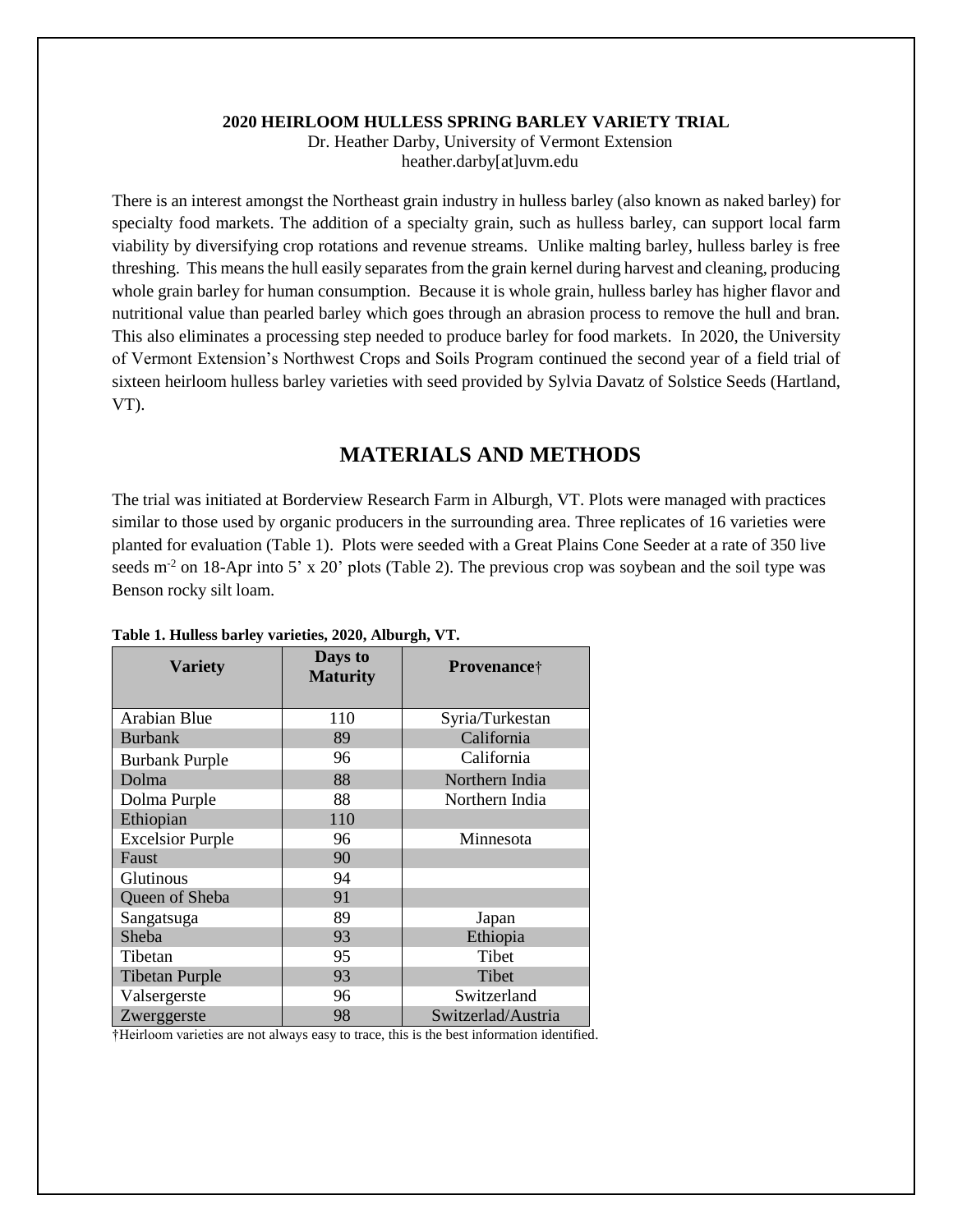|                           | Alburgh, VT                          |  |  |
|---------------------------|--------------------------------------|--|--|
| <b>Trial information</b>  | <b>Borderview Research Farm</b>      |  |  |
| Soil type                 | Benson rocky silt loam               |  |  |
| Previous crop             | Soybean                              |  |  |
| <b>Seeding rate</b>       | 350 live seeds $m2$                  |  |  |
| Row spacing (in)          | 6                                    |  |  |
| <b>Planting date</b>      | $18-Apr$                             |  |  |
| <b>Harvest date</b>       | $16$ -Jul                            |  |  |
| Harvest area (ft)         | $5 \times 20$                        |  |  |
| <b>Tillage operations</b> | Fall plow, disk & spike tooth harrow |  |  |

**Table 2. Spring hulless barley agronomic information, Alburgh, VT, 2020.**

Grain plots were harvested with an Almaco SPC50 plot combine on 16-Jul 2020. Prior to harvest, plant heights and lodging were recorded. The height of three plants per plot were measured in centimeters, excluding the awns. Grain yield, test weight, and moisture were determined at harvest. Grain quality was determined at UVM Extension's Northwest Crop and Soils Quality Testing Laboratory (Burlington, Vermont). Samples were ground using the Perten LM3100 Laboratory Mill. Flour was analyzed for protein content using the Perten Inframatic 8600 Flour Analyzer. Falling number was measured (AACC Method 56-81B, AACC Intl., 2000) on the Perten FN 1500 Falling Number Machine. Deoxynivalenol (DON), a vomitoxin, was analyzed using Veratox DON 5/5 Quantitative test from the NEOGEN Corp. This test has a detection range of 0.50 to 5.0 ppm. Samples with DON values greater than 1 ppm are considered unsuitable for human consumption. One sample of each variety was run to determine that DON values across the trial were less than 1 ppm.

Variations in yield and quality can occur because of variations in genetics, soil, weather, and other growing conditions. Statistical analysis makes it possible to determine whether a difference among varieties is real or whether it might have occurred due to other variations in the field. Data were analyzed using a general linear model procedure of SAS (SAS Institute, 2008). Replications were treated as random effects, and treatments were treated as fixed. Mean comparisons were made using the Least Significant Difference (LSD) procedure where the F-test was considered significant, at  $p<0.10$ .

At the bottom of each table a LSD value is presented for each variable (e.g. yield). Least Significant Differences at the 10% level of probability are shown. Where the difference between two varieties within a column is equal to or greater than the LSD value at the bottom of the column, you can be sure in 9 out of 10 chances that there is a real difference between the two varieties. In this example, variety A is significantly different from variety C, but not from variety B. The difference between A and B is equal to 725, which is less than the LSD value of 889. This means that these varieties did not differ in yield. The difference between A and C is equal to 1454, which is greater than the LSD value of 889. This means that the yields

of these varieties were significantly different from one another. The letters 'a' and 'b' indicate which varieties are statistically similar to each other in terms of yield; variety B is similar to both varieties A and C, but variety A and C are not statistically similar to each other.

| <b>Variety</b> | Yield              |
|----------------|--------------------|
| A              | $3161^{b}$         |
| B              | 3886 <sup>ab</sup> |
| C              | $4615^{\rm a}$     |
| <b>LSD</b>     | 889                |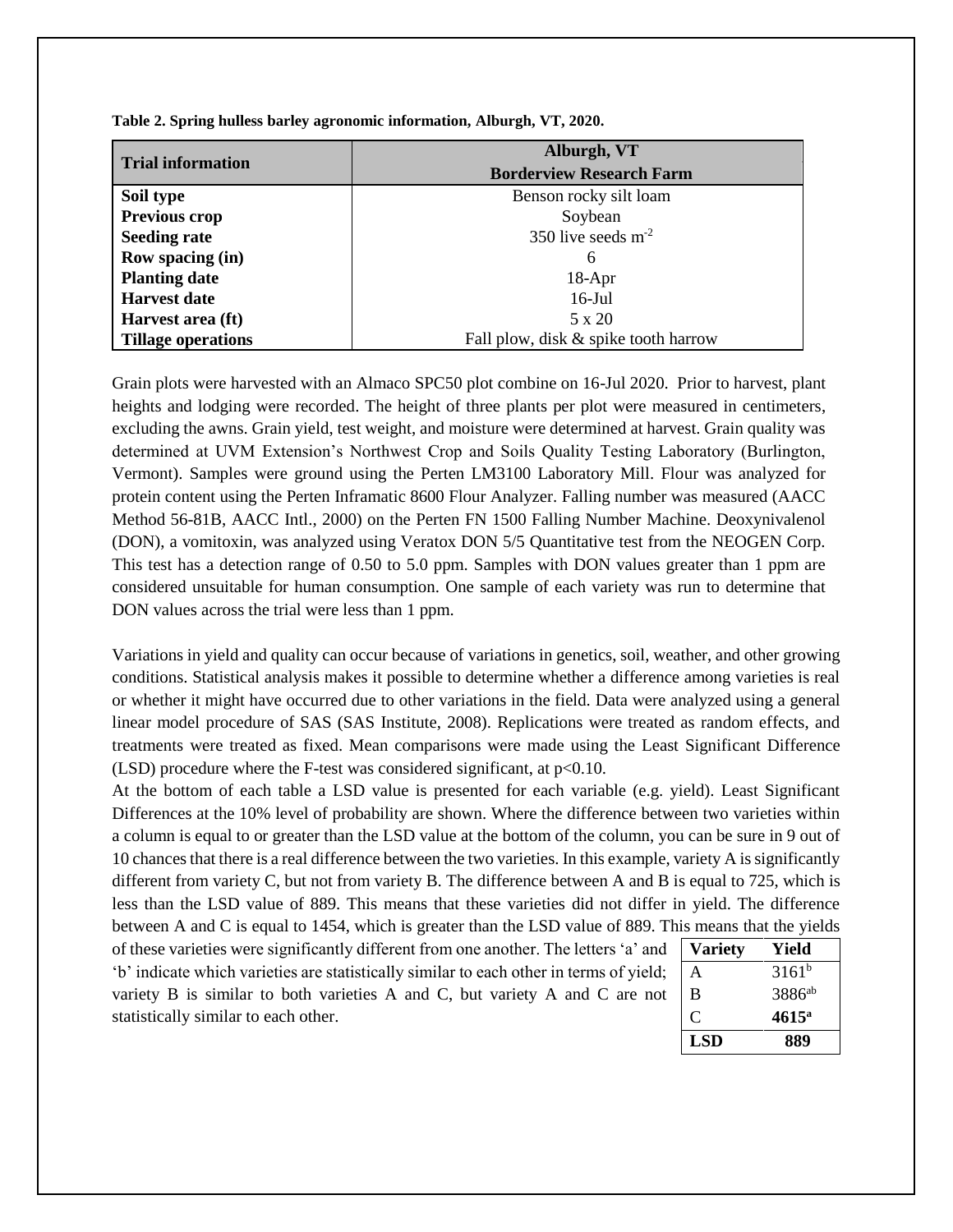## **RESULTS**

Seasonal precipitation and temperature were recorded onsite at the Alburgh, VT location with a Davis Instruments Vantage Pro2 weather station equipped with a WeatherLink data logger (Table 3). A cooler than average spring but warmer and drier summer led to 3433 Growing Degree Days (GDDs) accumulated from April to July, which was 55 GDDs above the 30-year average. Precipitation from April to July was 3.81 inches below normal. A drier than normal April allowed for early planting of spring grains in the 2020 season. Warm and dry conditions continued through the spring and summer, which lead to earlier harvest as well. For comparison, the 2019 hulless barley trial was planted and harvested on 29-Apr and 6-Aug, respectively, and the 2020 trial was planted and harvested on 18-Apr and 16-Jul.

|                                     | <b>April</b> | <b>May</b> | June    | <b>July</b> |
|-------------------------------------|--------------|------------|---------|-------------|
| Average temperature $({}^{\circ}F)$ | 41.6         | 56.1       | 66.9    | 74.8        |
| Departure from normal               | $-3.19$      | $-0.44$    | 1.08    | 4.17        |
|                                     |              |            |         |             |
| Precipitation (inches)              | 2.09         | 2.35       | 1.86    | 3.94        |
| Departure from normal               | $-0.72$      | $-1.04$    | $-1.77$ | $-0.28$     |
|                                     |              |            |         |             |
| Growing Degree Days (32°-95°F)      | 315          | 746        | 1046    | 1326        |
| Departure from normal               | -99          | $-13$      | 35      | 132         |

 **Table 3. Seasonal weather data collected in Alburgh, VT, 2020.**

Based on weather data from a Davis Instruments Vantage Pro2 with WeatherLink data logger. Historical averages are for 30 years of NOAA data (1981-2010) from Burlington, VT.

During the 2020 growing season, several observations and measurements were recorded. Height and yield are shown in Table 4. There was a wide range in heights. The tallest variety was Faust at 87.6 cm and the shortest was Zwerggerste at only 25.9 cm. Lodging was measured prior to harvest with a wide range across varieties from 0-93%. Four varieties had no lodging observed: Ethiopian, Glutinous, Sheba and Zwerggerste. The five varieties with the most lodging were Burbank, Tibetan Purple, Valsergerste, Arabian Blue, and Burbank Purple.

Hulless barley typically yields less than malting barley, roughly 13% less, because the hull is removed and not included in yield measurements. The hulless barley trial average was 2293 lb ac<sup>-1</sup>. For comparison, the Spring Malting Barley trial yield average, consisting of all modern varieties, was 4185 lb ac<sup>-1</sup> (data found in the 2020 Spring Malting Barley Trial report). The Spring Malting Barley yield average, minus the 13% of hull material, is 3640 lb ac<sup>-1</sup>. The variety that yielded the highest was Faust producing 3053 lbs ac<sup>-1</sup>, with Valsergeste, Tibetan Purple and Sangatsuga being statistically similar.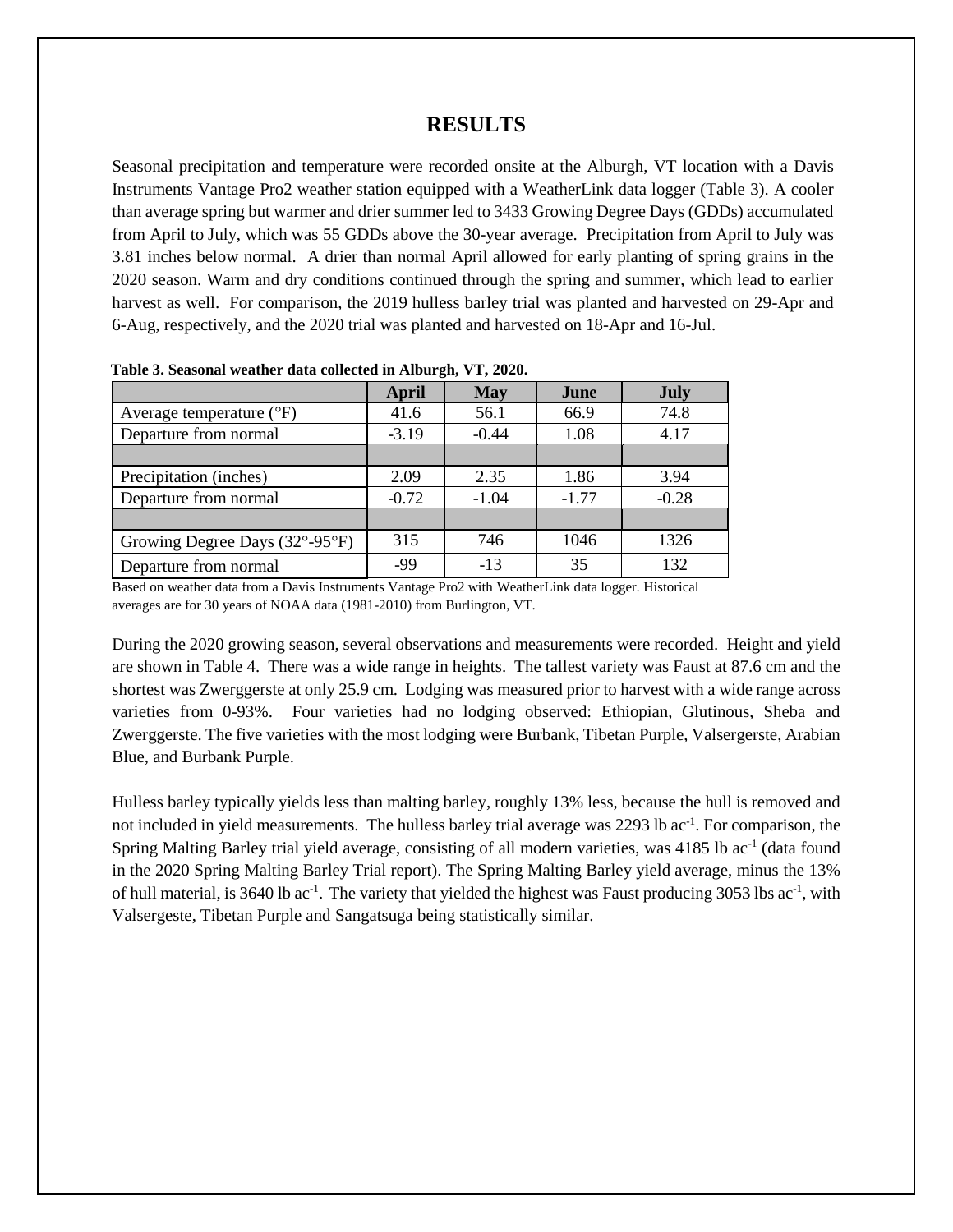| <b>Variety</b>              | <b>Heading</b><br>date | Height                | Lodging               | <b>Test weight</b>             | <b>Moisture</b>       | Yield at harvest              |
|-----------------------------|------------------------|-----------------------|-----------------------|--------------------------------|-----------------------|-------------------------------|
|                             |                        | $\mathbf{cm}$         | $\frac{0}{0}$         | $lb/bu^{-1}$                   | $\frac{0}{0}$         | $\text{lbs}$ ac <sup>-1</sup> |
| Arabian Blue                | $14-J$ un              | $74.9$ b-ff           | $60.0^{a-c}$          | $57.5$ <sup>a-c</sup>          | $18.2$ <sup>de</sup>  | 2308 de                       |
| <b>Burbank</b>              | $16$ -Jun              | $69.9$ c-g            | 93.0 <sup>a</sup>     | 53.3 <sup>g</sup>              | $19.9^{bc}$           | $1639$ <sup>f</sup>           |
| <b>Burbank Purple</b>       | $14-Jun$               | 72.9 c-f              | 53.3 a-d              | 58.5 <sup>a</sup>              | $18.4$ <sup>de</sup>  | $2033$ ef                     |
| Dolma                       | $13-Jun$               | 59.2 gh               | $1.33$ f              | 54.5 <sup>fg</sup>             | 15.4 <sup>h</sup>     | 2196 <sup>e</sup>             |
| Dolma Purple                | $14$ -Jun              | 79.1 a-c              | $16.0$ <sup>d-f</sup> | 55.1 $\mathrm{e}^{\mathrm{f}}$ | 20.4 <sup>b</sup>     | $2506$ b-e                    |
| Ethiopian                   | $14-J$ un              | 79.9 a-c              | $0.00$ f              | 54.2 fg                        | $15.7$ $$^{th}$       | 2038 ef                       |
| <b>Excelsior Purple</b>     | $15$ -Jun              | $74.7$ b-f            | 34.0 $e^{-f}$         | $56.1 \overline{ed}$           | $19.0$ c-e            | $2003$ ef                     |
| Faust                       | $12-Jun$               | 87.6 <sup>a</sup>     | 44.3 b-e              | 56.6 $b-d$                     | $18.8$ c-e            | 3053 <sup>a</sup>             |
| Glutinous                   | $18 - Jun$             | 53.1 <sup>h</sup>     | $0.00$ f              | 50.9 <sup>h</sup>              | 17.9 <sup>ef</sup>    | 2878 a-c                      |
| Queen of Sheba              | $14-Jun$               | 78.3 a-e              | $46.7^{b-e}$          | 57.7 ab                        | $18.2$ <sup>de</sup>  | 2063 ef                       |
| Sangatsuga                  | $14-J$ un              | $66.7$ fg             | $8.33$ ef             | $56.3$ c-e                     | $16.8$ fg             | $2745$ <sup>a-d</sup>         |
| Sheba                       | $15$ -Jun              | $67.0e-g$             | $0.00$ <sup>f</sup>   | 55.5 $d-f$                     | $15.7$ $\rm{gh}$      | 2093 <sup>ef</sup>            |
| Tibetan                     | $15$ -Jun              | $67.6$ <sup>d-g</sup> | $9.33$ ef             | 54.2 <sup>fg</sup>             | $17.9$ <sup>d-f</sup> | 2354 c-e                      |
| <b>Tibetan Purple</b>       | $14-J$ un              | $78.4^{a-d}$          | $83.0$ <sup>ab</sup>  | 56.2 c-e                       | $19.2^{b-d}$          | 2753 a-d                      |
| Valsergerste                | $18 - Jun$             | $85.0$ <sup>ab</sup>  | $61.0^{a-c}$          | $56.5$ b-d                     | 16.7 f <sub>th</sub>  | 2968 ab                       |
| Zwerggerste                 | $16$ -Jun              | $25.9^{\mathrm{i}}$   | 0.00 <sup>f</sup>     | $47.8^{\text{ i}}$             | 21.9 <sup>a</sup>     | 1063 <sup>g</sup>             |
| LSD ( $p=0.10$ ) $\ddagger$ | NS <sub>8</sub>        | 11.3                  | 40.7                  | 1.3                            | 1.31                  | 529                           |
| Trial mean                  | $15$ -Jun              | 70.0                  | 31.9                  | 55.0                           | 18.1                  | 2293                          |

**Table 4. Spring hulless barley varieties and yields at harvest moisture, Alburgh, VT, 2020.** 

† Within a column, varieties marked with the same letter are not significantly different from each other**.** 

‡ LSD; least significant difference at p=0.10.

§NS; indicates that there was no significant difference between varieties.

Test weight is the measure of grain density, which is determined by weighing a known volume of grain. The industry standard test weight for malting barley is 48 lbs bu<sup>-1</sup>. There is not currently a standard test weight for hulless barleys in US markets, but Canadian grain grading standards call for a test weight of 58 lbs bu<sup>-1</sup> for highest grading, similar to desired test weights for wheat. Test weights for hulless barley are higher than malting barley because the hull is not a component. Hulls are lighter weight and take up volume which would reduce the test weight. Burbank Purple had the highest test weight,  $58.5$  lbs bu<sup>-1</sup>, with Queen of Sheba and Arabian Blue statistically similar.

Harvest moisture below 14% is desirable for grain storage. Grain above this moisture content has to be dried down after harvest, adding time and cost to farmers. All hulless barley varieties tested well above the 14% moisture threshold and required additional drying. Dolma had the lowest harvest moisture at 15.4%. Only Ethiopian, Sheba, and Valsergeste were statistically similar. The wide range of moisture content suggests variable time to ripening across varieties. Later harvest could have led to lower grain harvest moisture.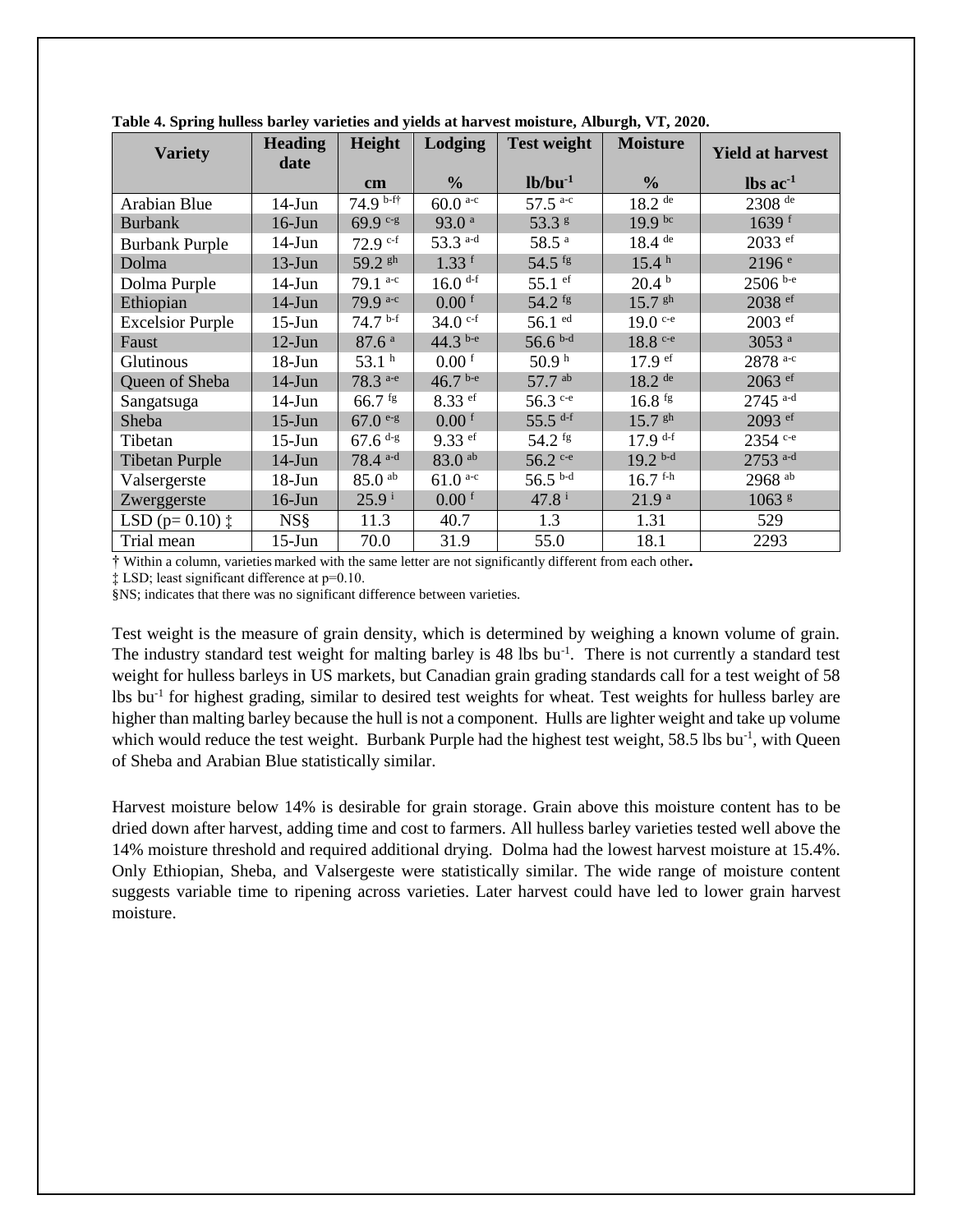

**Figure 1. Spring hulless barley lodging and moisture, Alburgh, VT, 2020.**

Moisture levels were quite high for this trial, ranging from 15.4% to 21.9% which, as mentioned, could indicate premature harvest. However, some varieties had heavy lodging in the field. Lodging and moisture were poorly correlated (r=0.31) but it is possible, if not likely, that more time left in the field to dry down could lead to more lodging (Figure 1). Additional trials will need to be conducted to evaluate possible lodging resistance, grain moisture and harvest timing.

| <b>Variety</b>              | <b>Crude protein</b> | <b>Falling number</b> |  |
|-----------------------------|----------------------|-----------------------|--|
|                             | $\frac{0}{0}$        | seconds               |  |
| Arabian Blue                | $13.6$ $cd$          | $435^{b-d}$           |  |
| <b>Burbank</b>              | $13.6$ $cd$          | 409 de                |  |
| <b>Burbank Purple</b>       | $13.6$ cd            | 463 $ab$              |  |
| Dolma                       | $14.3^{b-d}$         | 174j                  |  |
| Dolma Purple                | $13.9^{b-d}$         | 463 $^{ab}$           |  |
| Ethiopian                   | 16.8 <sup>a</sup>    | 329 <sup>g</sup>      |  |
| <b>Excelsior Purple</b>     | 13.3 <sup>d</sup>    | $365$ <sup>f</sup>    |  |
| Faust                       | 13.2 <sup>d</sup>    | 480 <sup>a</sup>      |  |
| Glutinous                   | 13.2 <sup>d</sup>    | $246$ <sup>i</sup>    |  |
| Queen of Sheba              | $13.8^{b-d}$         | 445 bc                |  |
| Sangatsuga                  | $14.1^{b-d}$         | 398 <sup>e</sup>      |  |
| Sheba                       | 14.6 <sup>bc</sup>   | 278 <sup>h</sup>      |  |
| Tibetan                     | 11.5 <sup>e</sup>    | $230^{\rm i}$         |  |
| <b>Tibetan Purple</b>       | $13.8b-d$            | 443 bc                |  |
| Valsergerste                | 13.3 <sup>d</sup>    | $426$ c-e             |  |
| Zwerggerste                 | 14.9 <sup>b</sup>    | $410$ <sup>de</sup>   |  |
| LSD ( $p=0.10$ ) $\ddagger$ | 1.21                 | 30                    |  |
| Trial mean                  | 13.8                 | 375                   |  |

**Table 5. Spring hulless barley grain quality, Alburgh, VT, 2020.**

†Within a column, treatments marked with the same letter were statistically similar (p=0.10). ‡LSD –Least significant difference at p=0.10.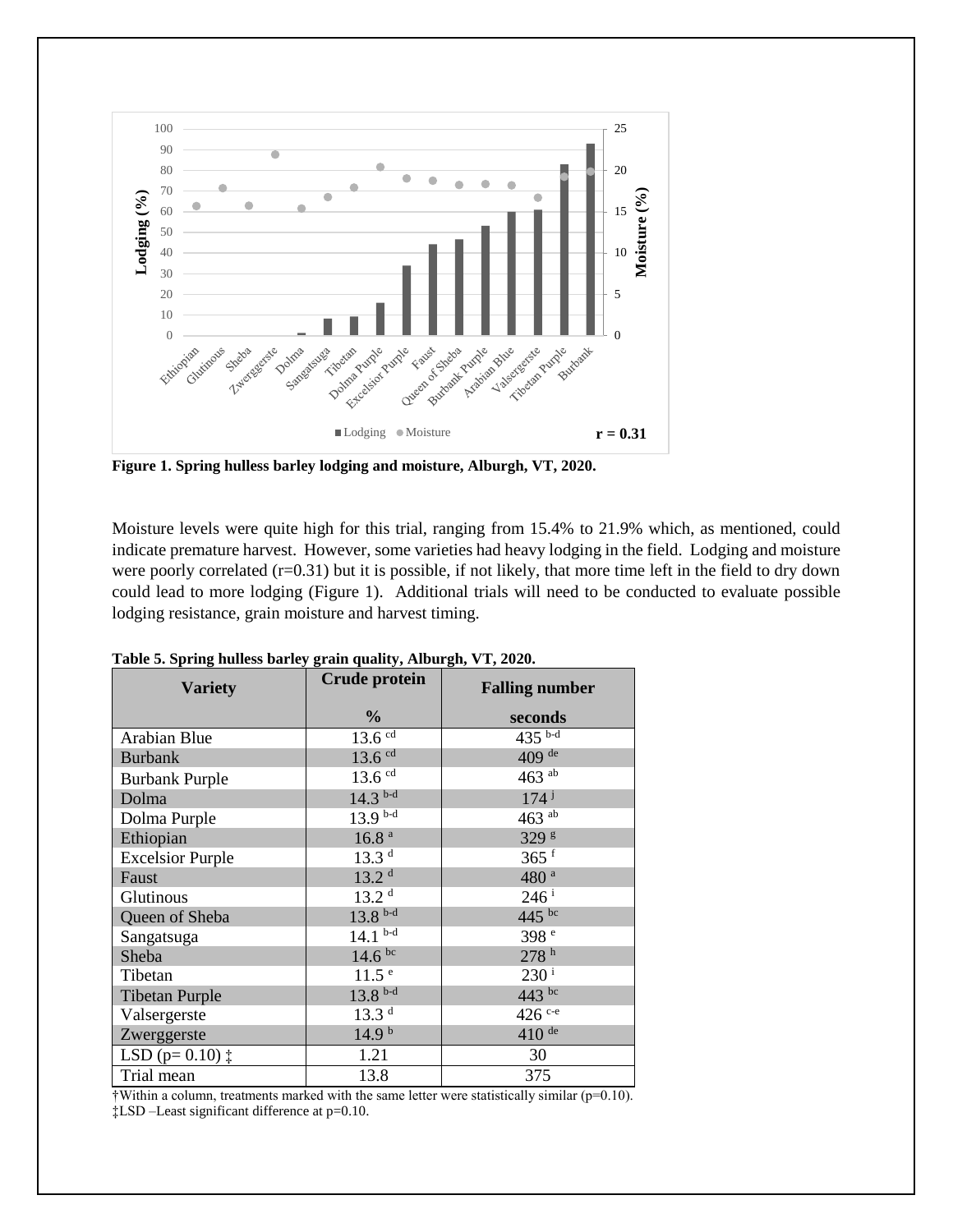Grain quality was analyzed for protein and falling number, results are shown in Table 5. Ethiopian had the highest crude protein at 16.8%, adjusted for a 12% grain moisture basis, and Tibetan the lowest at 11.5%. Protein requirements will vary by end-use. For food grade hulless barley, high protein levels are likely more desirable, while lower protein is likely preferred for distilling or malting.

Falling number measures viscosity which is an indicator of enzymatic activity in the grain. It is determined by the time it takes, in seconds, for a stirrer to fall through a slurry of flour and water to the bottom of a test-tube. Falling numbers are best understood for wheat, in which case values between 300-350 indicate low enzymatic activity and sound quality wheat. A falling number lower than 200 indicates high enzymatic activity and poor-quality wheat, typically as a result of pre-harvest sprouting damage in the grain. This is most common if there are rain events as the grain is ripening prior to harvest. To the contrary, lower falling number is more favorable for rye, roughly 90-200, if it is going to be used for baking. Research on rye falling number is ongoing and is discussed further in the 2020 Rye Harvest Date Trial Report.

There was a range of falling numbers in this trial from 480 to 174 with a trial mean of 375. The lowest value, 174, was the variety Dolma which also had the lowest moisture of 15.4. The three varieties with the highest harvest moistures each had falling numbers above 400 which is considered slightly high for most baking purposes. Ethiopian, Excelsior, and Sheba tested in what would be the ideal range for wheat for baking. Dolma and possibly Glutinous would be in an acceptable range for rye for baking. More research is needed to evaluate appropriate falling number ranges for hulless barley. Regardless, it will likely depend on intended end use. If the barley is going to be malted, higher falling numbers are preferred because at the malthouse the grain will be sprouted by a controlled method, so there cannot be excessive pre-harvest sprouting damage in the kernels.

## **DISCUSSION**

The 2020 growing season was warmer and drier than the 30-year average. This allowed for early planting in April, low disease pressure, high yields, protein and falling numbers across the grain trials at Borderview Research Farm. Grain yields were high across the board in 2020 and hulless barley yields were higher than expected, even considering they are all heirloom varieties. As mentioned previously, this is still lower than the Spring Malting Barley trial, but much higher than expected and possibly acceptable depending on demand and prices paid by specialty markets.

Although falling number and moisture values were not strongly correlated  $(r=0.24)$ , this likely suggests there is a range of ripening times between these varieties which all come from many different geographical regions globally. Sylvia Davatz, who supplied seed, observed a range of days to maturity from 88 to 110 for these varietiesin her own trials. Research on rye has suggested that lower falling numbers are oftentimes more desirable for end-products depending on use. The wide range of falling numbers produced by this trial may indicate the need for similar research into desirable ranges for hulless barley.

There was a wide range of protein values, from 11.5% to 16.8% with a trial mean of 13.8%. Brewers and distillers typically prefer protein values below 9-11% for 2-row barley and up to 13% for 6-row barley. Higher than 13% is undesirable because protein impacts starch availability, which can reduce alcohol yield during fermentation. Bakers, however, have a wide range of acceptable protein values depending on the end-product, though this value typically refers to gluten proteins specifically. As with falling number,